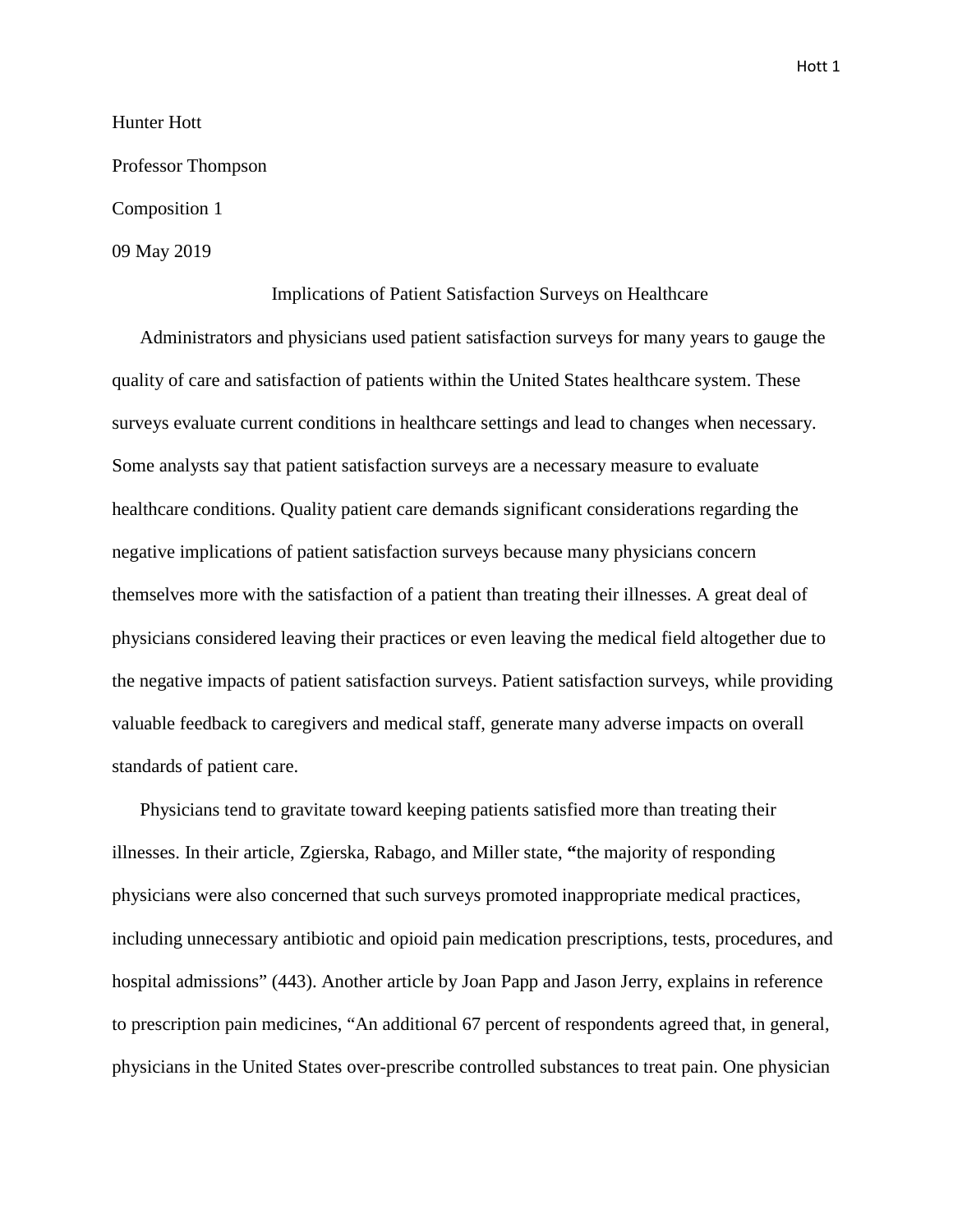Hott 2

stated: 'I have faced consequences from my hospital for not prescribing narcotics even if [the] patient had a huge, multi-page [Ohio Automated Rx Reporting System] report'" (para. 14). Physicians are ordering tests and procedures that might not be necessary, however they order them because it will satisfy the patient. Unfortunately, physicians receive pressure to prescribe narcotics because of perceived improvements in their patient satisfaction scores; this can lead to creation of new addictions or feed into addictions that already exist. Both ordering and prescribing inappropriate items increase the cost of care and time spent by the patient in that facility. Promotion of quality healthcare through treating the patient as accurately as possible and conserving their time or money, instead of prioritizing qualitative satisfaction metrics, would be an ideal approach and would prevent turnover within the physician field.

Due to the importance placed on patient satisfaction surveys, many physicians considered exiting their practice or the medical field altogether. In their article, Zgierska, Rabago, and Miller explain, "with America facing physician workforce shortages, especially in primary care, as well as increasing costs of health care, growing antibiotic resistance, and an epidemic of prescription drug abuse, optimizing system-wide efforts to encourage both evidence-based practice patterns and physician job satisfaction and retention are particularly timely" (443). Prioritizing evidencebased practice, coupled with maintaining physician career satisfaction rates, would provide an effective barrier to the current exodus of credentialed physicians nationwide. In a surveyed population about 30% of the physicians contemplated leaving their job or the practice of medicine altogether due to the negative impact patient satisfaction surveys (Zgierska, Rabago, Miller 444). Although this was a small sample group, extrapolating the findings across all physicians would likely reveal the same detrimental opinions. As hospital administrators order physicians to perform inappropriate tests and provide prescriptions to keep their satisfaction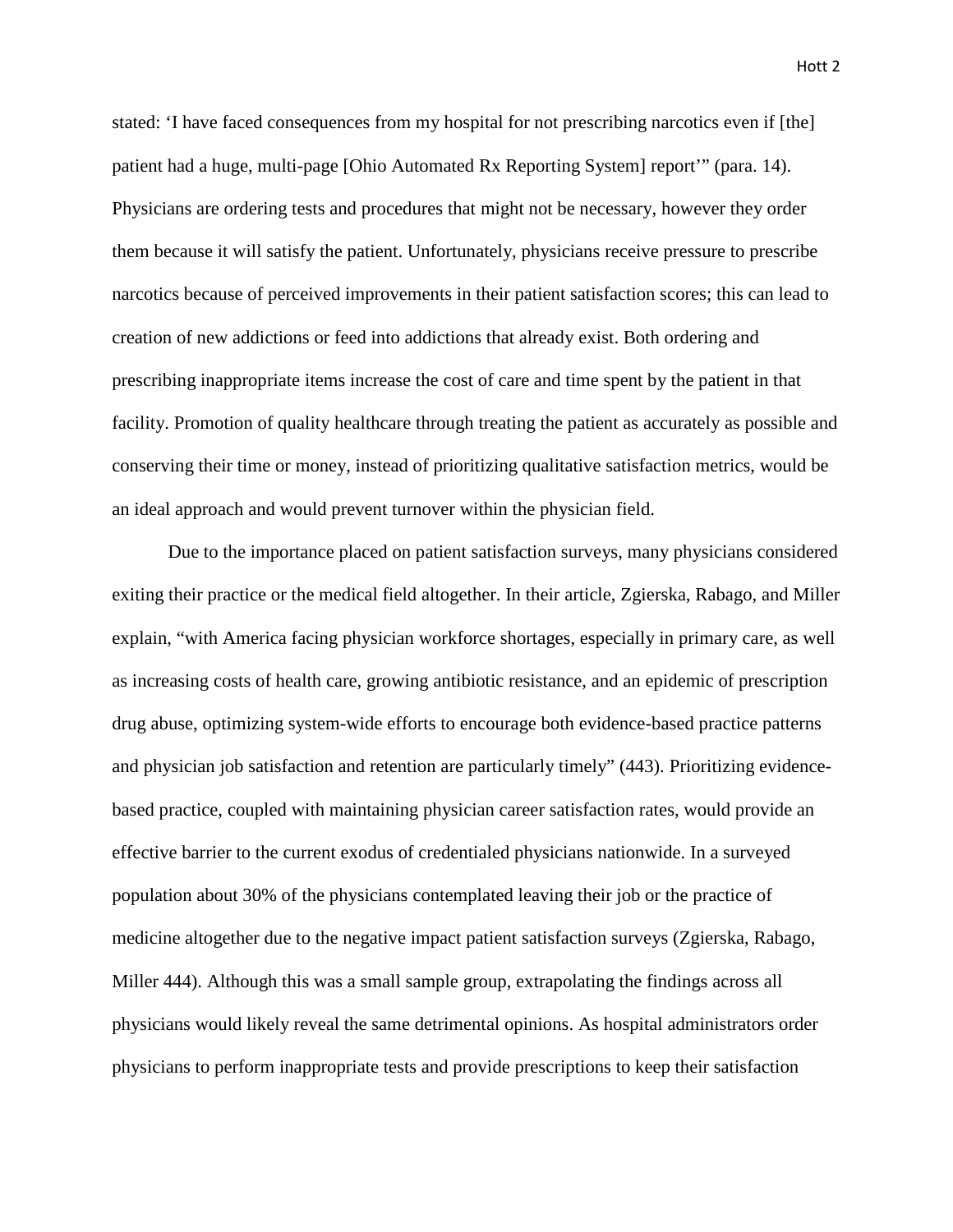Hott 3

scores up, physicians tend to report increased dissatisfaction with their jobs, leading to and possibly exacerbating a greater shortage of physicians available nationwide. If doctors continue to leave their practices, patient satisfaction scores would likely decrease in parallel with a reduced quality of care. To ensure quality patient care physicians must perform their services, and if they do not enjoy their work, they will continue to leave in droves leading to lower overall quality of healthcare.

Some patients who report high satisfaction in surveys often have a greater measurable negative impact in their healthcare overall. One study showed that the most satisfied patients often experienced 12% higher hospital admission rates, 9% greater costs for health services and prescription drugs, and 26-44% higher mortality risks dependent on baseline health and comorbidity risks (Zgierska, Rabago, Miller 438). Another study showed that physicians felt much higher pressure from management to address pain management concerns through opioid prescriptions (Papp, Jerry para. 13). Not only is there a negative link between the mortality of the patient and reporting high satisfaction, but those patients often pay more for their healthcare. As physicians prescribe more opiates to maintain high patient satisfaction scores, the potential for addiction increases, and the patient ultimately suffers. These negative consequences diminish the quality of care for the patient. As patients deserve high quality healthcare, scrutiny of patient satisfaction surveys will help dictate better modes of care.

For many years patient satisfaction surveys were a bellwether for the quality of care in the United States healthcare system. In their article, Zgierska, Rabago and Miller explain, As patient-centered care moves to the forefront, patient satisfaction surveys occupy a larger portion of healthcare quality metrics (443). Further information is given in an article by Brian D. Sites, Jordon Harrison, Michael D. Herrick, Melissa M. Masaracchia, Michael L. Beach, and Matthew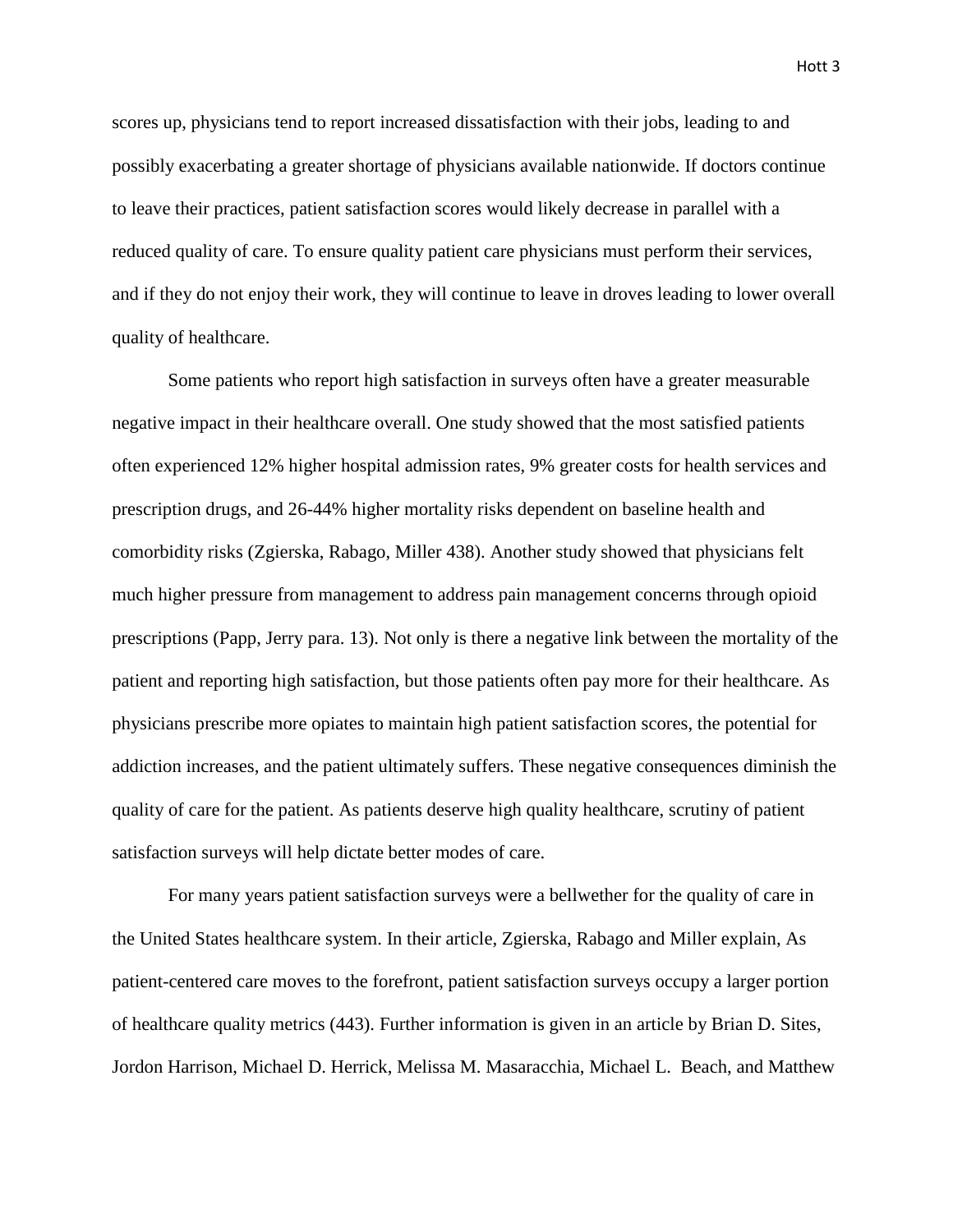A. Davis, they explain, as insurers increasingly tie reimbursement to patient satisfaction surveys, physicians and administrators willfully adjust their patient care to increase those payouts (6). By introducing the profit metric ties to survey results, the surveys themselves become the healthcare administration's lens for understanding how facilities operate and the level of care they provide. If the scores for patient satisfaction are low, administrators usually impose some form of consequences or modifications to policy and procedure. As patient satisfaction scores determine reimbursement rates for facilities, they often determine a physician's salary as well. Since administrators and physicians want patients to return to their facilities as well as recover from ailments, patient satisfaction surveys play an increasingly important role in assuring continuous high quality of care.

Some would say that patient satisfaction surveys are a necessary, if sometimes flawed, measure to evaluate healthcare conditions. Zgierska, Rabago and Miller mention in their article, Timely and honest feedback from patients can provide significant insights into current quality of care, leading to possible changes to improve the system. Often, the results can generate quality improvement initiatives to both increase satisfaction and patient outcomes, making the surveys an important part of the checks and balances inherent in patient care (437). By compelling physicians to prioritize the patient and their desires, surveys can offer patients insight on when physicians are not only trying to treat their illness, but also valuing the whole person by providing them with comfort and satisfaction. One article mentions there is potential drawback, though, that exists in the patient's perception of care rather than quantifiable medical outcomes (Zgierska, Rabago, Miller 443). Although the goal is to physically, emotionally, and psychosocially care for the patient, providers must implement some controls to ensure proper medical care. When a trend exists that increasing patient satisfaction is not analogous to higher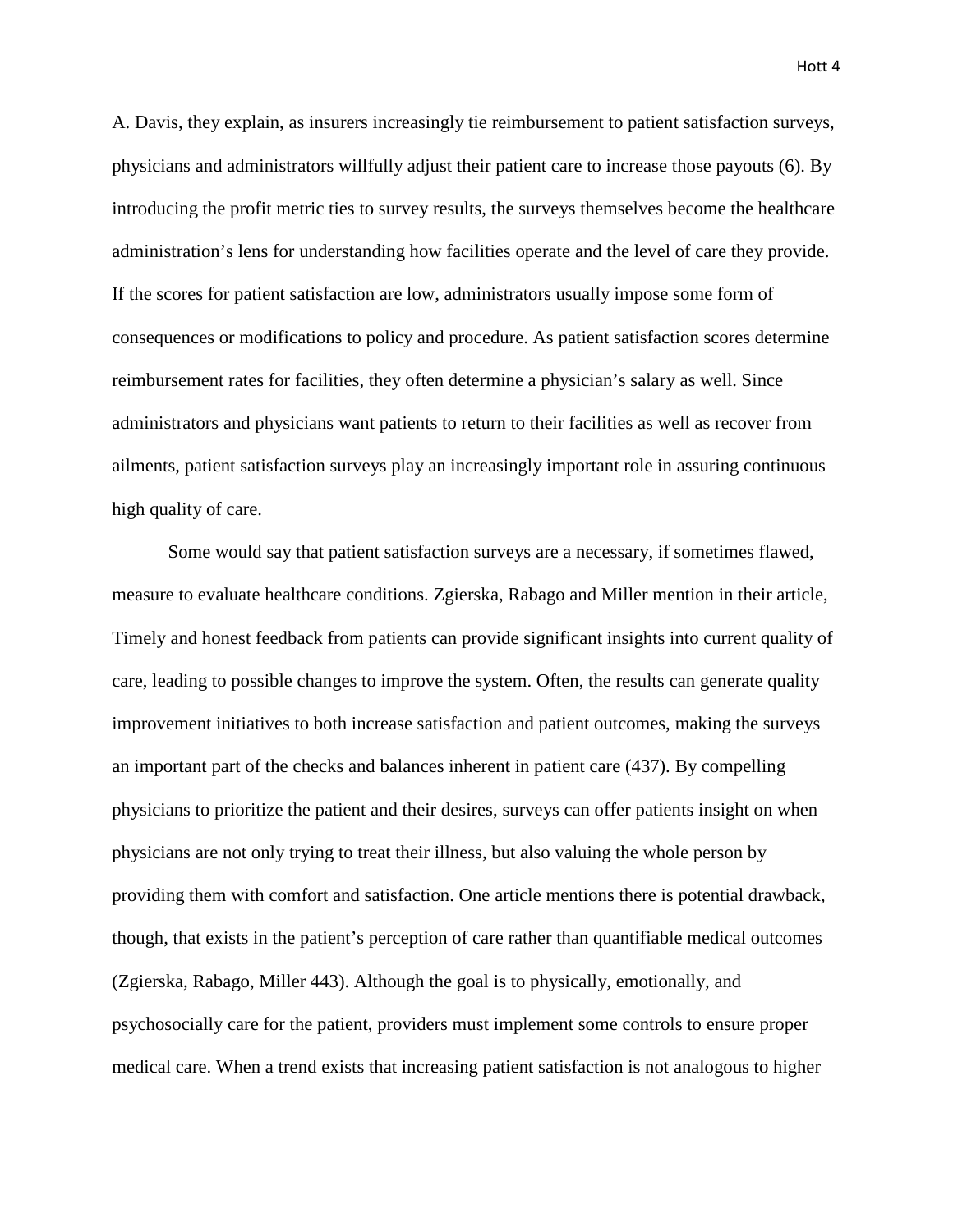quality of care, outcomes can be negative and potentially harmful. Patient satisfaction surveys provide critical feedback so they can adjust their treatment if necessary, but the negative consequences of subjective dissatisfaction can cause biased, or dangerous outcomes that providers must address. Standards of care cannot change solely because of satisfaction ratings; rather, they must follow evidence-based practice and objective medical outcomes.

Quality patient care demands stringent consideration regarding the negative implications of patient satisfaction surveys. Physicians may overly concern themselves with keeping patients satisfied rather than treating their illnesses, leading many of them to consider leaving their practice or the medical field altogether due to the pressures of patient satisfaction surveys. Despite patients reporting increased satisfaction in their surveys, they may have greater negative outcomes in their healthcare. While patient satisfaction surveys provide positive feedback and changes within healthcare, the negative consequences may be more important to their overall outcomes. As the data is sparse regarding the negative implications of determining patient care from patient satisfaction surveys, significant challenges exist for future research, analysis, and awareness efforts regarding the negative impacts of this issue.